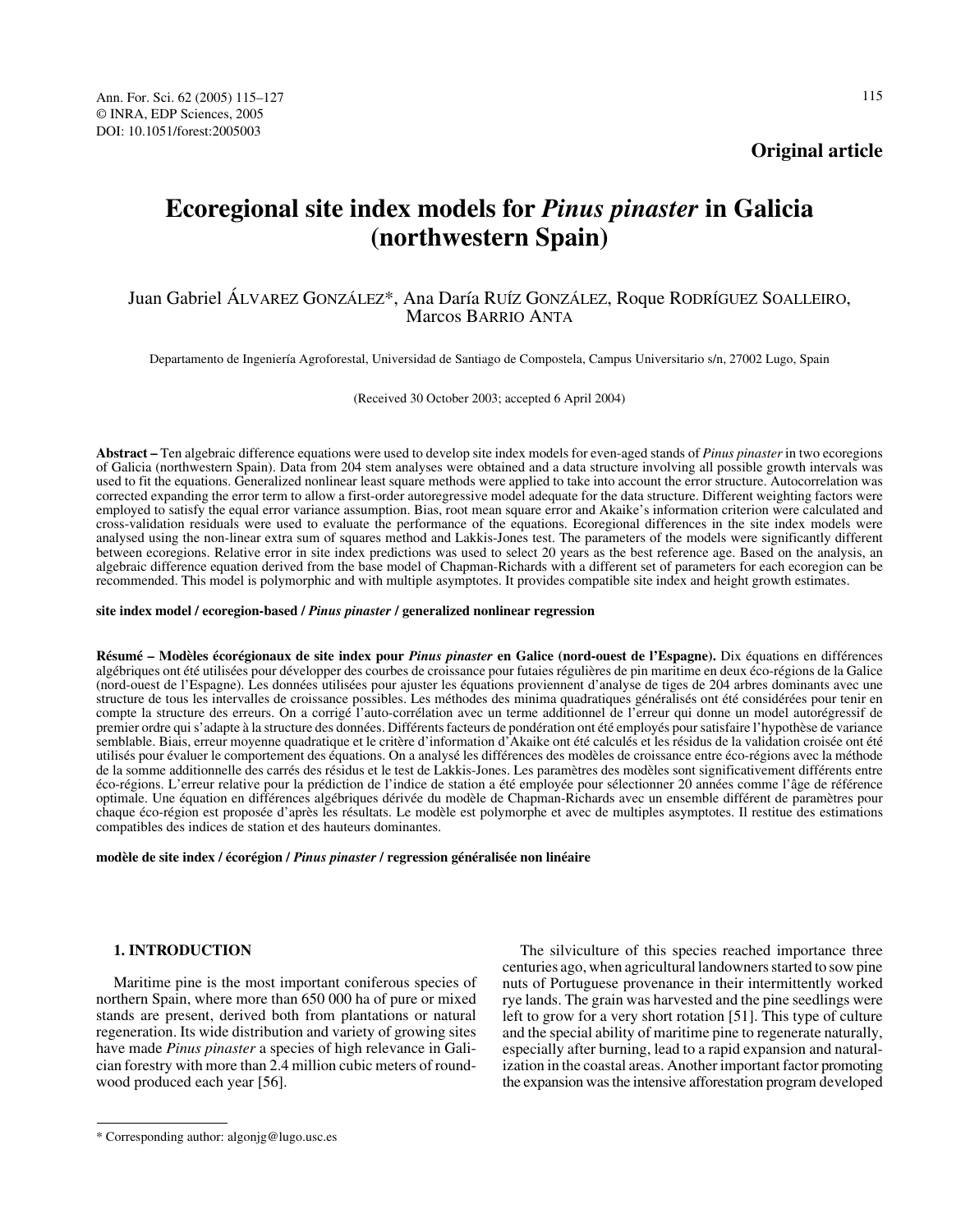| Ecoregion    | Statistic | Age<br>(years) | Density<br>(stems/ha) | <b>Quadratic</b><br>mean diam. (cm) | Basal area<br>$(m^2/ha)$ | Dominant height<br>(m) | Site index<br>$(m)$ * |
|--------------|-----------|----------------|-----------------------|-------------------------------------|--------------------------|------------------------|-----------------------|
| Coast        | Mean      | 19.34          | 1261.17               | 20.26                               | 34.11                    | 13.94                  | 15.77                 |
|              | Maximum   | 39.00          | 3237.00               | 35.01                               | 56.53                    | 24.03                  | 21.89                 |
|              | Minimum   | 8.00           | 423.00                | 6.33                                | 5.86                     | 4.67                   | 7.96                  |
|              | $CV\%$    | 39.19          | 52.85                 | 32.77                               | 33.36                    | 29.77                  | 21.18                 |
| Interior     | Mean      | 19.26          | 1763.38               | 14.86                               | 26.28                    | 10.64                  | 11.94                 |
|              | Maximum   | 50.00          | 3142.00               | 33.88                               | 72.48                    | 24.58                  | 17.03                 |
|              | Minimum   | 9.00           | 363.00                | 5.16                                | 5.12                     | 4.55                   | 6.72                  |
|              | $CV\%$    | 48.03          | 38.66                 | 45.02                               | 50.11                    | 40.98                  | 22.53                 |
| All combined | Mean      | 19.30          | 1522.96               | 17.45                               | 30.03                    | 12.22                  | 13.77                 |
|              | Maximum   | 50.00          | 3237.00               | 35.01                               | 72.48                    | 24.58                  | 21.89                 |
|              | Minimum   | 8.00           | 363.00                | 5.16                                | 5.12                     | 4.55                   | 6.72                  |
|              | $CV\%$    | 43.88          | 47.15                 | 41.15                               | 43.02                    | 37.32                  | 25.93                 |

**Table I.** Summary of some stand-level variables for the sample data used for fitting site index equations for *Pinus pinaster* in Galicia (northwestern Spain).

\* Site index was calculated as the height of each tree at the reference age of 20 years for all trees exceeding this age.

by the Forest Administration on Communal Lands from 1940 to 1970, that took the pine to the interior areas by using not well adapted provenances.

Nowadays, maritime pine populations from Galicia show a high level of genetic diversity due to the use of seed from different origins. This lack of genetic homogeneity coupled with a genotype-by-environmental interaction which favours the adaptation to local ecological conditions [1, 2] is causing important differences in the growth pattern among ecoregions.

To solve this problem, it is necessary to adopt the principles of ecologically based forest management. Therefore, the development of growth and yield models should be based on the ecoregion classification system developed by Vega et al. [55] for *Pinus pinaster* in Galicia. This system differentiates the interior and the coastal ecoregions based on both environmental conditions and seed origin.

The growth and yield of an even-aged stand is mainly determined by the productive capacity of the growing site, which includes many variables that collectively determine the site quality [25]. Considerable effort has been devoted to the development of methods for quantifying site quality. For most species, dominant height growth is independent of stocking over a quite wide range of stand density, thus is often used as a measure of site quality [41]. Site index, defined as the height of trees that have always been dominant or codominant and healthy at a reference age, is the most widely used method of site quality evaluation for even-aged forest stands [14]. Therefore, reliable height prediction based on unbiased and accurate site index models is essential on growth and yield models.

The objective of this paper is to develop ecoregion-based site index models for *Pinus pinaster* in Galicia and to compare the differences of dominant height growth between the two ecoregions.

## **2. MATERIALS AND METHODS**

#### **2.1. Data set**

A total of 102 permanent sample plots of even-aged *Pinus pinaster* stands were used in this study. These plots were subjectively selected throughout the inventory areas of Galicia to provide representative information of site quality, age and stand density. From these, 52 sample plots (50.98%) were located in the coast ecoregion and the rest in the interior ecoregion. Two dominant trees were destructively sampled at each location. The trees were sectioned at the stump, at breast height and 2.0 m, and 1-meter intervals. The age at each section height was determined in the laboratory. As cross section lengths do not coincide with periodic height growth, height values at 2 year-increments were estimated using the method of Carmean [13] with the modification proposed by Newberry [44] for the topmost section of the tree. A comparative study between six methods of height data correction in stem analysis showed that the Carmean algorithm had the best performance [22].

Summary statistics, including the mean, minimum, maximum, and coefficient of variation of the main stand variables for total plots and by ecoregion are shown in Table I. Site index was calculated as the height of each tree at the reference age of 20 years for all trees exceeding this age.

#### **2.2. Equations considered**

The most important desirable attributes of site index equations are: (1) a logical behavior (height should be zero at age zero and equal to site index at reference age), (2) a sound theoretical basis, (3) polymorphism, (4) asymptote is a function of site index (increases with increasing site index), (5) existence of an inflection point and (6) base-age invariance [4, 24, 26, 46]. Whether or not these requirements can be met depends on both, the construction method and the mathematical function used to develop the curves. According to Clutter et al. [20] most of the approaches used to fit side index curves can be viewed as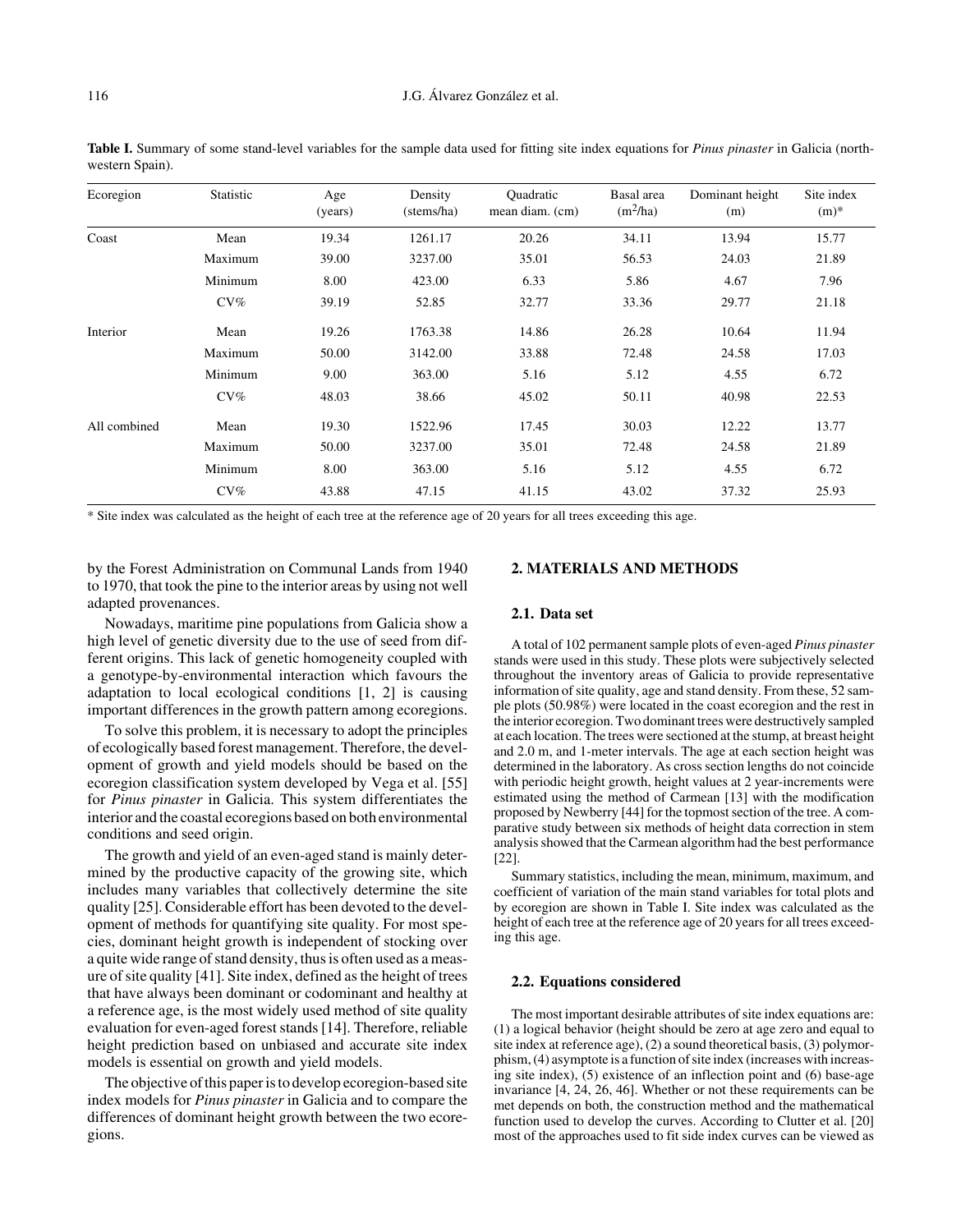| No.            | Algebraic difference models from differential equations                                                                                                                  | Differential equation                                                                                                                                     |
|----------------|--------------------------------------------------------------------------------------------------------------------------------------------------------------------------|-----------------------------------------------------------------------------------------------------------------------------------------------------------|
| M1             | $H_2 = \exp(\ln(H_1) \cdot (t_1 / t_2)^{b_1} \cdot \exp[b_0 \cdot (1 / t_2 - 1 / t_1)])$                                                                                 | $d \ln(H) / d(1 / t) = b_0 \cdot \ln(H) + b_1 \cdot \ln(H) \cdot t$                                                                                       |
| M <sub>2</sub> | $H_2 = \exp(b_0 + b_1 / t_2 + [\ln(H_1) - b_0 - b_1 / t_1] \cdot z)$<br>with $z = \exp [b_2 \cdot (1 / t_2 - 1 / t_1)]$                                                  | $d \ln(H) / d(1 / t) = \alpha + \beta \cdot \ln(H) + \delta / t$<br>$b_0 = -(\alpha + \delta/\beta)/\beta$ ; $b_1 = -\delta/\beta$ ; $b_2 = \beta$        |
| M3             | $H_2 = b_0 / [1 - (1 - b_0 / H_1) \cdot (t_1 / t_2)^b]$                                                                                                                  | $dH/dt = (1 - H/b_0) \cdot b_1 \cdot (H/t)$                                                                                                               |
| M <sub>4</sub> | $H_2 = b_0 \cdot (H_1 / b_0) \exp(z)$<br>with $z = [b_1 / (b_2 - 1) \cdot t_2 (b_2 - 1) - b_1 / (b_2 - 1) \cdot t_1 (b_2 - 1)]$                                          | $dH / dt = \ln (b_0 / H) \cdot b_1 \cdot (H / t^{b_2})$                                                                                                   |
| No.            | Algebraic difference models from height-age equations                                                                                                                    | Height-age equation                                                                                                                                       |
| M <sub>5</sub> | $H_2 = b_0 \cdot (1 - [1 - (H_1 / b_0)^{1/b_2}]^{t_2/t_1})^{b_2}$                                                                                                        | Chapman-Richards<br>$H = b_0 \cdot [1 - \exp(-b_1 \cdot t)]^{b_2}$<br>solved by $b_1$                                                                     |
| M6             | $H_2 = b_0 \cdot (H_1 / b_0)^{\ln[1 - \exp(-b_1 \cdot t_2)] / \ln[1 - \exp(-b_1 \cdot t_1)]}$                                                                            | Chapman-Richards<br>$H = b_0 \cdot [1 - \exp(-b_1 \cdot t)]^{b_2}$<br>solved by $b_2$                                                                     |
| M7             | $H_2 = b_0 \cdot (H_1 / b_0)^{(t_1 / t_2)^{b_2}}$                                                                                                                        | Korf<br>$H = b_0 \cdot \exp(-b_1 / t^{b_2})$<br>solved by $b_1$                                                                                           |
| M8             | $H_2 = b_0 \cdot \exp(-b_1 / t_2^{\mathbb{Z}})$<br>with $z = \ln[-b_1 / \ln(H_1 / b_0)] / \ln(t_1)$                                                                      | Korf<br>$H = b_0 \cdot \exp(-b_1 / t^{b_2})$<br>solved by $b_2$                                                                                           |
| No.            | Algebraic difference models from height-age<br>equations by relating parameters with $H_1$ , $t_1$ or S                                                                  | Height-age equation                                                                                                                                       |
| M9             | $H_2 = H_1 \cdot ( [1 - \exp(-z \cdot t_2)] / [1 - \exp(-z \cdot t_1)])^{b_2}$<br>with $z = b_3 \cdot (H_1 / t_1)^{b_4} \cdot t_1^{b_5}$                                 | Chapman-Richards<br>$H = b_0 \cdot [1 - \exp(-b_1 \cdot t)]^{b_2}$<br>solved by $b_0$ and assuming<br>$b_1 = b_3 \cdot (H_1 / t_1)^{b_4} \cdot t_1^{b_5}$ |
| M10            | $H_2 = (H_1 + d + r) / [2 + (4 \cdot b_3 / t_2^{b_2}) / (H_1 - d + r)]$<br>with $d = b_3 / Asi^{b2}$<br>and $r = \sqrt{(H_1 - d)^2 + 4 \cdot b_3 \cdot H_1 / t_1^{b_2}}$ | Hossfeld IV<br>$H = b_0 / (1 + b_1 / t^{b_2})$<br>solved by $b_0$ and assuming $b_1 = b_3 / S$                                                            |

|  |  |  |  |  | Table II. Algebraic difference models used in this study. |  |  |  |  |  |
|--|--|--|--|--|-----------------------------------------------------------|--|--|--|--|--|
|--|--|--|--|--|-----------------------------------------------------------|--|--|--|--|--|

 $H_1$  and  $H_2$  are dominant height (m) at age  $t_1$  and  $t_2$  (years), respectively; *Asi* is an age ranged from 5 to 50 years to reduce the mean square error; ln is natural logarithm and  $b_0$ ,  $b_1$ ,  $b_2$ ,  $b_3$ ,  $b_4$  and  $b_5$  are parameters to be estimated.

special cases of three general development techniques: (1) the guidecurve method, (2) the parameter-prediction method, and (3) the difference-equation method.

The guide curve method assumes proportionality (anamorphism) among curves for different site quality and is used to generate a set of anamorphic site index curves. This method has the disadvantage that correlation between site index and stand age may disturb the statistical analyses [38], and this correlation is very common when data are derived from stem analysis [35].

The parameter prediction method is based on fitting a growth function tree-by-tree or plot-by-plot and relating the parameters of the fitted curves to site index (e.g. [23, 45, 47]). The height-over-age series are generally obtained from stem analysis or from long-term growth trials.

The difference equation method is based on the fact that observations of the same plot or dominant tree should belong to the same site index curve. A difference algebraic form of a height-age or differential equation is developed where height at remeasurement  $(H_2)$  is expressed as a function of the remeasurement age  $(t_2)$ , the initial age  $(t_1)$  and the height at the initial measurement  $(H_1)$ . The algebraic difference form is obtained through substitution of one parameter in the height-age or differential equation [24].

The advantages of the difference equation method in comparison with the parameter prediction method are: (1) short observation periods of temporary plots or stem analysis data from trees whose total age was under the reference age can be used, (2) the curves pass through site index at the reference age and, (3) the equations can be base-age invariant so the height at any age can be predicted given the height at any other age [6, 12, 17, 20]. The difference equation method has been widely used to develop site index curves (e.g. [4, 8, 11, 18, 37]) and it will be used in this study.

A total of 10 algebraic difference models were selected for evaluation from those most commonly used in forest research (Tab. II). The models were classified in three groups depending on the approach used to derive them: (1) Models from differential equations, (2) Models from height-age equations and (3) Models from height-age equations by relating parameters with *S*,  $H_1$  and/or  $t_1$ .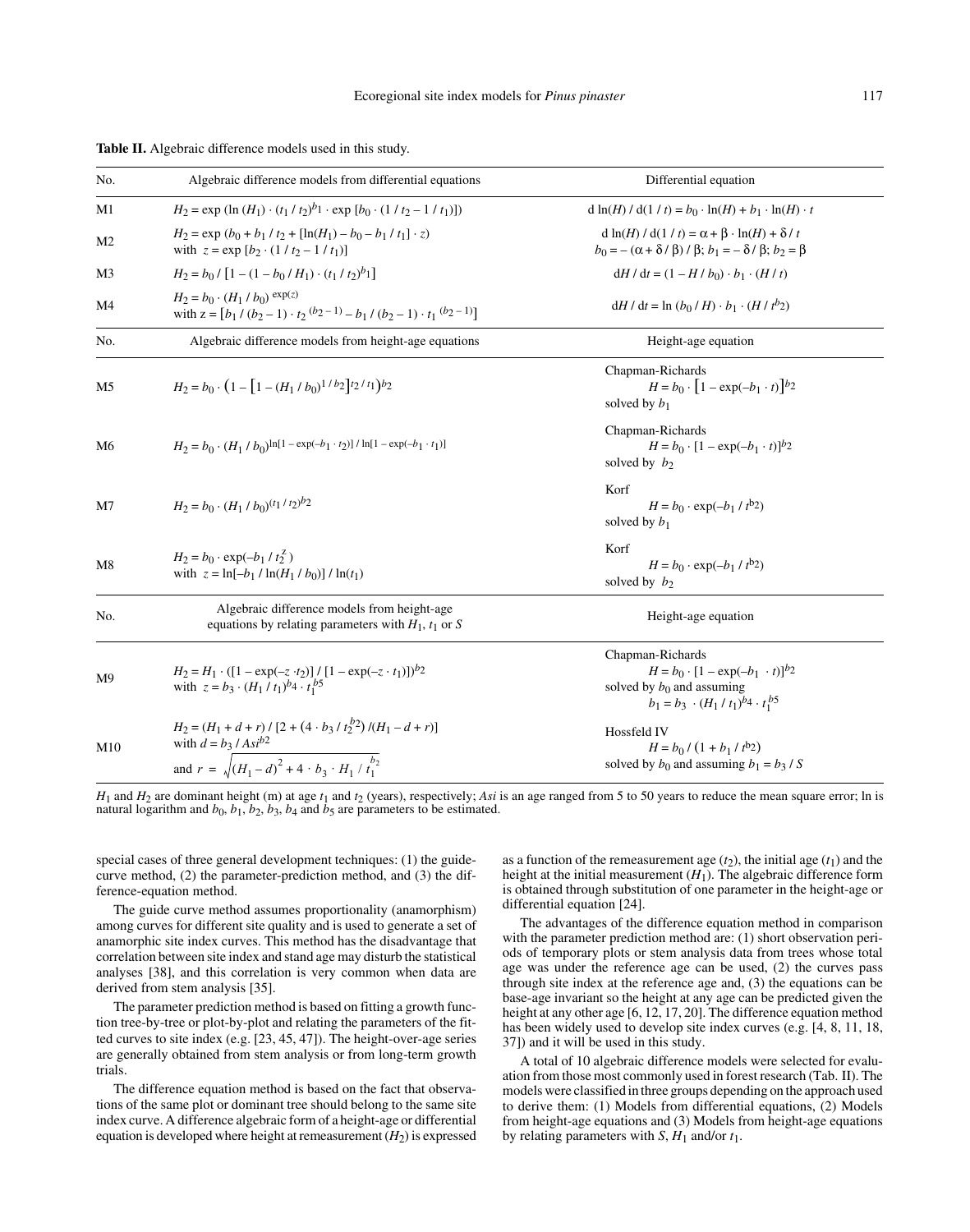Models M1 to M4 belong to the first group and they were formulated based on the differential equations proposed by Amateis and Burkhart [3], Clutter and Lenhart [19], McDill and Amateis [40], and Sloboda [53], respectively. Models M5 to M8 belong to the second group and they were formulated based on the well-known height-age equations of the Chapman-Richards generalization of Bertalanffy [15, 50] and Korf (cited by Lundqvist [39]). Model M10 was proposed by Cieszewski and Bella [17] from the height-age equation of Hossfeld IV (cited by Peschel [48]) by relating a model parameter to site index. Model M9, proposed by Goelz and Burk [26], was formulated from the heightage equation of Chapman-Richards by relating a model parameter to  $H_1$  and  $t_1$ .

These algebraic difference equations are base-age invariant (except equation M9), polymorphic and the models M2, M9 and M10 have multiple asymptotes. All the models have been widely used to develop height-age curves (e.g. [12, 16, 24, 27, 32, 42, 46, 54]).

#### **2.3. Data structure**

The data structure used for fitting the difference algebraic models was arranged with all the possible combinations among height-age pairs for each tree, including descending growth intervals. All possible intervals may lead to the rejection of the error assumptions but, on the other hand, will produce fitted models with a better predictive performance [26, 29, 32].

The potential problem of heteroscedasticity and lack of independence among observations can be solved using generalised nonlinear least squares (GNLS) methods [26, 31, 41]. In this case, autocorrelation was modelled as a first-order autoregressive process where the error term was expanded to represent the autocorrelation structure inherent in fitting site index models to an all possible growth intervals data structure [26, 27, 46]:

$$
H_{ij} = f(H_j, t_i, t_j, \beta) + e_{ij}
$$
  
with 
$$
e_{ij} = \rho \cdot e_{i-1,j} + \gamma \cdot e_{i,j-1} + \varepsilon_{ij}
$$
 (1)

where  $H_{ii}$  represents prediction of height *i* by using height *j*, age  $t_i$  and age  $t_i$  as predictor variables;  $\rho$  is a parameter that accounts for the autocorrelation between the current residual and the residual from estimating  $H_{i-1}$  using  $H_i$  as a predictor; γ is a parameter which accounts for the autocorrelation between the current residual and the residual from estimating  $H_i$  using  $H_{i-1}$  as a predictor; and  $\varepsilon_{ii}$  are independently and identically distributed errors.

To avoid the problem of heterocedasticity the error variance was assumed to be a power function of the predicted dominant height [32, 33]. The weighting factors used were weight<sub>i</sub> = pred. $ht_i^k$ , where k is a constant (e.g.  $k = -2, -3/2, -1, -1/2, 1/2, 1, 3/2, 2$ ). Since the predicted dominant heights are initially unknown, weighting is a iterative process.

All the models were fitted to the total data and to each ecoregion separately. The fittings were done by modelling the mean and the error structure simultaneously using the MODEL procedure in the SAS/ ETS system [52]. For the M10 model, the parameter *Asi* was ranged from 5 to 50 years to reduce the mean square error [24, 54].

When using the all possible growth intervals data structure, the number of observations is increased considerably, although no additional information is obtained. Thus, the resulting standard errors for the parameters estimates would be too small. The standard errors should be expanded by  $\sqrt{n}$ (apd)/n(fd) where n(apd) is the number of observations using all possible differences and *n*(fd) is the number of observations if using only first differences [27].

#### **2.4. Model comparison and cross-validation**

The accuracy and precision of dominant height estimates of each model were compared using graphic and numeric analysis of the residuals (*ei*). The plots of studentized residuals against the predicted dominant height were examined for detection of possible systematic discrepancies and to select the weighting factor [43]. Also, three statistical criteria obtained from the residuals were examined: bias  $(\overline{E})$ ; root mean square error (*RMSE*) and the adjusted coefficient of determination  $(R^2_{adj})$ . These expressions may be summarized as follows:

Bias 
$$
\overline{E} = \sum_{i=1}^{n} (y_i - \hat{y}_i)/n
$$
 (2)

Root mean square error 
$$
RMSE = \sqrt{\sum_{i=1}^{n} (y_i - \hat{y}_i)^2 / (n - p)}
$$
 (3)

Adjusted coefficient of determination

$$
R_{adj}^{2} = 1 - (n - 1) \cdot \sum_{i=1}^{n} (y_{i} - \hat{y}_{i})^{2} / (n - p) \cdot \sum_{i=1}^{n} (y_{i} - \bar{y})^{2}
$$
 (4)

where  $e_i = y_i - \hat{y}_i$ , and  $y_i$ ,  $\hat{y}_i$  and  $\hat{y}$  are the measured, predicted and average values of the dependent variable, respectively; *n* is the total number of observations used to fit the model and *p* is the number of model parameters.

Akaike's information criterion differences (*AICd*), which is an index to select the best model based on minimising the Kullback-Liebler distance, was used in order to compare models with a different number of parameters [10]:

$$
AICd = n \cdot \ln \hat{\sigma}^2 + 2 \cdot (p+1) - \min(n \cdot \ln \hat{\sigma}^2 + 2 \cdot (p+1))
$$
 (5)

where p, is the number of parameters of the model and  $\hat{\sigma}^2$  is the estimator

of the error variance of the model: 
$$
\hat{\sigma}^2 = \sum_{i=1}^n (y_i - \hat{y}_i)^2 / n.
$$

Finally, a cross-validation approach was used to evaluate the prediction performance of the models. The bias, root mean square error (RMSE) and model efficiency of the estimates (ME), calculated by equation (4) were estimated using the residuals for fitting the model to a new data set obtained by deleting the observations of the tree *i* from the original data set. Also, plots of the studentized residuals against the predicted dominant height and plots showing the observed against the predicted dominant heights in cross-validation were analysed to detect systematic trends.

## **2.5. Comparison of site index models between ecoregions**

To compare the differences of site index models between ecoregions, two tests for detecting simultaneous homogeneity among parameters were used: the non-linear extra sum of squares method [5] and the  $\gamma^2$  test proposed by Lakkis and Jones [36]. These tests are frequently applied to analyse differences among different geographic regions [12, 30, 33, 49].

Both methods require the fitting of reduced and full models. The reduced model corresponds to the same set of parameters for the two ecoregions. The full model corresponds to different sets of parameter for each ecoregion and it is obtained by expanding each parameter, including an associated parameter and a dummy variable to differentiate the two ecoregions:

$$
b_i + c_i \cdot I \qquad i = 0, ..., 5 \tag{6}
$$

where  $b_i$  is a parameter of the models M1 to M10;  $c_i$  is the associated parameter of the full model and *I* is a dummy variable the value of which is equal to 0 for the interior ecoregion and 1 for the coastal ecoregion. The appropriate test statistics are given by:

Non-linear extra sum of squares

$$
F^* = \frac{SSE(R) - SSE(F)}{df_R - df_F} + \frac{SSE(F)}{df_F} \tag{7}
$$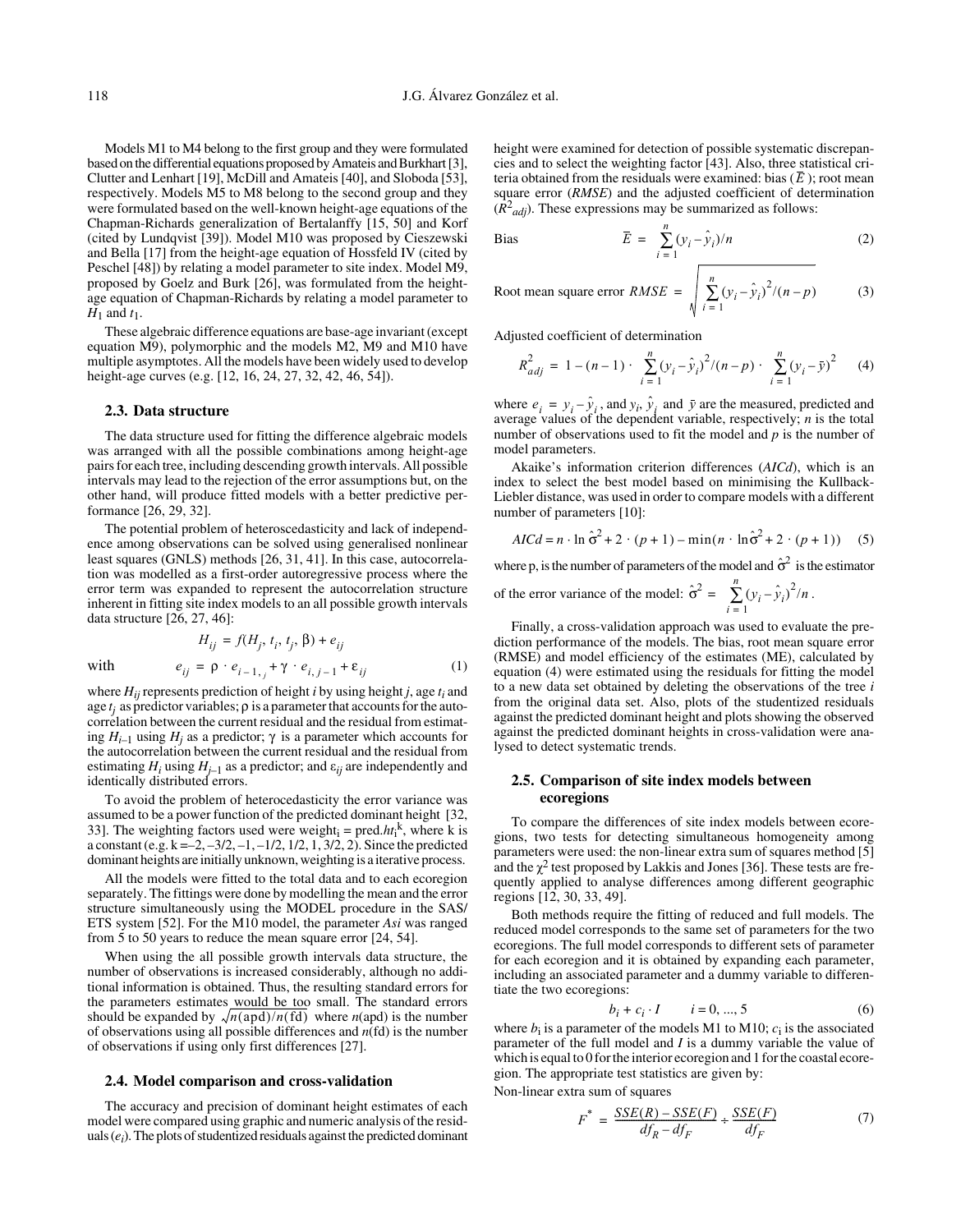|                | Model Ecoregion |                   | Parameter estimate          |                |                |                              |                |     |           | Fit                         |             |                                  |    | Cross-validation         |             |                                  |  |
|----------------|-----------------|-------------------|-----------------------------|----------------|----------------|------------------------------|----------------|-----|-----------|-----------------------------|-------------|----------------------------------|----|--------------------------|-------------|----------------------------------|--|
|                |                 | $b_0$             | b <sub>1</sub>              | b <sub>2</sub> | b <sub>3</sub> | $b_4$                        | b <sub>5</sub> | Asi | $R^2$ adj | <b>Bias</b>                 | <b>RMSE</b> | AICd                             | МE | <b>Bias</b>              | <b>RMSE</b> | AICd                             |  |
| M1             | Interior        |                   | $-2.9678$ $-0.1757$         |                |                |                              |                |     | 0.8972    |                             |             | 0.5416 1.8939 23684.32           |    |                          |             | 0.7550 0.9439 2.9231 24096.99    |  |
|                | Coast           |                   | $-3.2962$ $-0.1767$         |                |                |                              |                |     |           |                             |             | 0.8796 0.5126 1.8068 24223.67    |    |                          |             | 0.7137 1.1034 2.7856 24179.96    |  |
| M <sub>2</sub> | Interior        |                   | $-0.3077$ $-22.4352$ 2.3344 |                |                |                              |                |     |           |                             |             | $0.9747 - 0.0037$ 0.9398 5961.01 |    | $0.9454 - 0.0433$ 1.3799 |             | 5111.88                          |  |
|                | Coast           |                   | 0.7381 -19.9880 2.5592      |                |                |                              |                |     |           | $0.9834 - 0.0020 0.6715$    |             | 4614.46                          |    | $0.9669 - 0.0060 0.9473$ |             | 2813.35                          |  |
| M <sub>3</sub> | Interior        | 31.8130 1.3683    |                             |                |                |                              |                |     |           | 0.9832 0.0017 0.7655        |             | 770.75                           |    | $0.9615 - 0.0947$ 1.1587 |             | 689.80                           |  |
|                | Coast           |                   | 32.2340 1.4442              |                |                |                              |                |     |           | 0.9886 0.0108 0.5570        |             | 909.38                           |    | 0.9751 0.0754 0.8220     |             | 0.00                             |  |
| M <sub>4</sub> | Interior        | 55.7048           | 0.3027                      | 0.8082         |                |                              |                |     |           | 0.9831 -0.0090 0.7687       |             | 877.07                           |    | $0.9595 -0.1423$ 1.1885  |             | 1333.84                          |  |
|                | Coast           | 44.3157           | 0.3001                      | 0.6957         |                |                              |                |     |           | $0.9896$ $-0.0012$ $0.5320$ |             | 0.00                             |    | 0.9722 0.1004 0.8687     |             | 1096.89                          |  |
| M5             | Interior        | 25.8547           |                             | 1.3784         |                |                              |                |     |           | 0.9830 0.0013 0.7699        |             | 913.90                           |    | $0.9612 - 0.0967$ 1.1637 |             | 798.05                           |  |
|                | Coast           | 25.7546           |                             | 1.4979         |                |                              |                |     |           | 0.9885 0.0112 0.5588        |             | 972.47                           |    | 0.9751 0.0803 0.8222     |             | 4.1705                           |  |
| M6             | Interior        | 36.1407 0.0224    |                             |                |                |                              |                |     |           | $0.9796 - 0.0003$ 0.8444    |             | 3252.04                          |    | $0.9485 - 0.1339$ 1.3400 |             | 4365.92                          |  |
|                | Coast           |                   | 32.1946 0.0396              |                |                |                              |                |     |           |                             |             | 0.9878 0.0025 0.5759 1572.27     |    | 0.9611 0.1208 1.0271     |             | 4413.04                          |  |
| M <sub>7</sub> |                 | Interior 147.2046 |                             | 0.3203         |                |                              |                |     | 0.9817    | 0.0124 0.7995               |             | 1867.94                          |    | 0.9573 -0.0911 1.2202    |             | 1998.09                          |  |
|                | Coast           | 271.9729          |                             | 0.2889         |                |                              |                |     |           |                             |             | 0.9868 0.0206 0.5980 2317.03     |    | 0.9693 0.1191 0.9117     |             | 2052.09                          |  |
| M8             | Interior        | 51.3595 5.7809    |                             |                |                |                              |                |     | 0.9578    |                             |             | 0.1442 1.2134 12423.21           |    |                          |             | 0.9055 0.2754 1.8150 12042.56    |  |
|                | Coast           | 74.8696 5.8181    |                             |                |                |                              |                |     |           |                             |             | 0.9560 0.1590 1.0928 14261.21    |    |                          |             | 0.9030  0.1875  1.6211  13454.80 |  |
| M <sup>9</sup> | Interior        |                   |                             |                |                | 1.4214 0.1351 0.9819 -0.2104 |                |     | 0.9842    | 0.0913 0.7425               |             | 0.00                             |    | 0.9636 0.0993 1.1274     |             | 0.00                             |  |
|                | Coast           |                   |                             |                |                | 1.5019 0.1643 1.0734 -0.3071 |                |     |           | 0.9889 0.0806 0.5483        |             | 598.22                           |    | 0.9746 0.0973 0.8299     |             | 192.67                           |  |
| M10            | Interior        |                   |                             |                | 1.3686 579.35  |                              |                | 10  |           |                             |             | 0.9826 0.0173 0.7786 1197.78     |    | $0.9598 - 0.0545$ 1.1835 |             | 1225.31                          |  |
|                | Coast           |                   |                             |                | 1.4191 683.10  |                              |                | 10  |           |                             |             | 0.9876 0.0220 0.5792 1684.74     |    | 0.9733 0.0900 0.8502     |             | 668.96                           |  |

**Table III.** Parameter estimates and related statistics obtained for each ecoregion using the ten algebraic difference equations.

Lakkis-Jones test

$$
L = (SSE(F) / SSE(R))^{n/2}
$$
 (8)

where *SSE*(*R*) is the error sum of square of the reduced model; *SSE*(*F*) is the error sum of squares of the full model;  $df_R$  and  $df_F$  are the degrees of freedom of the reduced and full model, respectively; –2·ln(*L*) follows a  $\chi^2$ -distribution with *v* = *df<sub>R</sub>* – *df<sub>F</sub>* degrees of freedom and *F*<sup>\*</sup> follows an *F*-distribution.

If the homogeneity of parameters test reveals significant differences between ecoregions, three different approaches can be used to model the site index curves: (1) to use the reduced model, (2) to use the full model and (3) to use different models for each ecoregion. To determine which was better, the accuracy and precision by age classes of height and site index predictions of cross-validation were calculated. Also, the relative errors ( $RE\%$ ) and the critical errors ( $E_{\text{crit}}$ ) in predictions were obtained according to Equations (9) and (10), respectively [34].

$$
RE\% = 100 \cdot \sqrt{\sum_{i=1}^{n} (y_i - \hat{y}_i)^2 / (n - p) / \bar{y}}
$$
(9)

$$
E_{\text{crit}} = \sqrt{\tau^2 + \sum_{i=1}^{n} (y_i - \hat{y}_i)^2 / \chi_{\text{crit}}^2 / \bar{y}}
$$
(10)

where  $y_i$ ,  $\hat{y}_i$  and  $\bar{y}$  are the observed, predicted in cross-validation and average values of the dependent variable, respectively; *n* is the total number of observations;  *is the number of model parameters and τ* and  $\chi^2_{\text{crit}}$  are a standard normal deviate and a  $\chi^2$ -distribution with *n* degrees of freedom at the specific probability level, respectively.

## **3. RESULTS AND DISCUSSION**

#### **3.1. Model comparison**

At first, all the models were fitted to each ecoregion without the autocorrelation parameters using weighted least squares. The residuals were related using the hypothesized autoregressive error structure to test autocorrelation using the Durbin's *t*-test [21]. The test showed that the residuals were highly correlated for all the models and ecoregions. All the models were refitted, this time modelling the error structure using generalized non-linear least square and the results of fitting and crossvalidation for each ecoregion and model are shown in Table III. All the parameters were found significant at a 5% level when the expansion factor proposed by Goelz and Burk [27] was applied.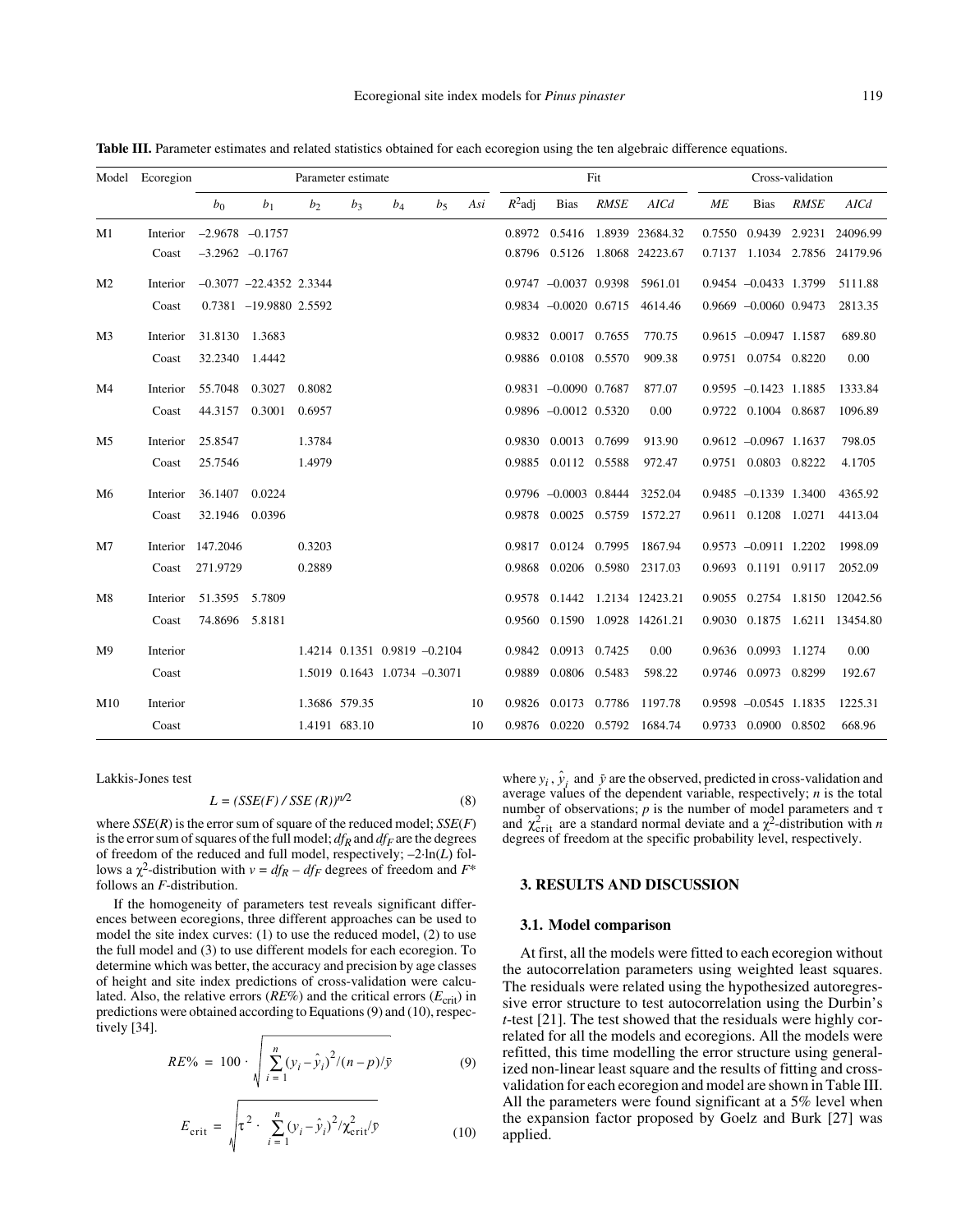|                | Model            | Parameter estimate |                                 |                              |       |       |       |     | Associated parameter estimate              |                 |                                      |       |       |                                      | Cross-validation |               |                        |
|----------------|------------------|--------------------|---------------------------------|------------------------------|-------|-------|-------|-----|--------------------------------------------|-----------------|--------------------------------------|-------|-------|--------------------------------------|------------------|---------------|------------------------|
|                |                  | $b_0$              | b <sub>1</sub>                  | b <sub>2</sub>               | $b_3$ | $b_4$ | $b_5$ | Asi | $_{\rm co}$                                | $c_1$           | $c_2$                                | $c_3$ | $c_4$ | $c_5$                                | <b>Bias</b>      | <b>RMSE</b>   | AICd                   |
|                |                  |                    | Reduced $-3.1539$ $-0.1694$     |                              |       |       |       |     |                                            |                 |                                      |       |       |                                      |                  | 2.9139        | 50731.73               |
| M1             | Full             |                    | $-2.9801$ $-0.1751$             |                              |       |       |       |     | $-0.2964 - 0.0025$ <sup>a</sup>            |                 |                                      |       |       |                                      | 0.9392 2.9012    |               | 51756.1                |
| M <sub>2</sub> |                  |                    | Reduced -0.3077 -22.4352 2.3344 |                              |       |       |       |     |                                            |                 |                                      |       |       |                                      | 0.0104 1.1381    |               | 8074.93                |
|                | Full             |                    | $0.0556$ -22.6363 2.5287        |                              |       |       |       |     |                                            |                 | $0.5917$ 2.4817 -0.0017 <sup>a</sup> |       |       |                                      | $-0.0376$ 1.1131 |               | 8545.52                |
| M <sub>3</sub> | Reduced 31.3251  |                    | 1.4134                          |                              |       |       |       |     |                                            |                 |                                      |       |       |                                      | 0.0125 0.9561    |               | 469.98                 |
|                | Full             | 31.8405            | 1.3672                          |                              |       |       |       |     | $0.3458a$ 0.0784                           |                 |                                      |       |       |                                      | $-0.0173$ 0.9407 |               | 953.47                 |
| M4             | Reduced 56.3899  |                    |                                 | 0.3274 0.8236                |       |       |       |     |                                            |                 |                                      |       |       |                                      | $-0.0244$ 0.9874 |               | 1917.46                |
|                | Full             | 55.7185            |                                 | 0.3020 0.8075                |       |       |       |     | $-11.5487 - 0.0015$ <sup>a</sup> $-0.1122$ |                 |                                      |       |       |                                      | $-0.0333$ 0.9306 |               | 468.97                 |
|                | Reduced 25.6066  |                    |                                 | 1.4386                       |       |       |       |     |                                            |                 |                                      |       |       |                                      | 0.0134 0.9560    |               | 457.81                 |
| M5             |                  | Full 25.8647       |                                 | 1.3771                       |       |       |       |     | $-0.1293$ <sup>a</sup>                     |                 | 0.1225                               |       |       |                                      | $-0.0175$ 0.9421 |               | 1021.66                |
|                | Reduced 32.7780  |                    | 0.0306                          |                              |       |       |       |     |                                            |                 |                                      |       |       |                                      | 0.0005 1.1178    |               | 7511.90                |
| M6             | Full             | 36.1379            | 0.0224                          |                              |       |       |       |     | $-3.9713$ 0.0173                           |                 |                                      |       |       |                                      | $-0.0157$ 1.0080 |               | 4068.70                |
| M7             | Reduced 153.4297 |                    |                                 | 0.3265                       |       |       |       |     |                                            |                 |                                      |       |       |                                      | 0.0039 1.0159    |               | 3199.65                |
|                |                  | Full 147.8383      |                                 | 0.3197                       |       |       |       |     | 123.0849                                   |                 | $-0.0303$                            |       |       |                                      | 0.0038 0.9837    |               | 2967.27                |
| M8             | Reduced 57.4088  |                    | 5.7494                          |                              |       |       |       |     |                                            |                 |                                      |       |       |                                      |                  | 0.2287 1.6181 | 24197.38               |
|                |                  | Full 51.4071       | 5.7782                          |                              |       |       |       |     |                                            | 23.2856 0.0398ª |                                      |       |       |                                      |                  |               | 0.2268 1.6101 25196.21 |
|                | Reduced          |                    |                                 | 1.5039 0.1445 0.8373 -0.2436 |       |       |       |     |                                            |                 |                                      |       |       |                                      | 0.0624 0.9462    |               | 0.00                   |
| M <sup>9</sup> | Full             |                    |                                 | 1.4202 0.1352 0.9831 -0.2108 |       |       |       |     |                                            |                 |                                      |       |       | $0.0801$ $0.0276$ $0.0940$ $-0.0929$ | 0.0984 0.9210    |               | 0.00                   |
|                | Reduced          |                    |                                 | 1.4052 620.48                |       |       |       | 10  |                                            |                 |                                      |       |       |                                      | 0.0107 0.9799    |               | 1570.78                |
| M10            | Full             |                    |                                 | 1.3674 578.48                |       |       |       | 10  |                                            |                 | 0.0529 105.27                        |       |       |                                      | 0.0112 0.9686    |               | 2273.21                |

Table IV. Parameter estimates and related statistics for the reduced model and the full model obtained using the ten algebraic difference equations.

a Indicates not significance at a 5% level when the expansion term proposed by Goelz and Burk [27] is used.

In general, weightings factors of  $w_i = 1/\text{pred} \cdot ht_i^{3/2}$  and  $w_i =$ 1/pred·*ht*<sub>i</sub><sup>1/2</sup> showed the best results when plots of studentized residuals against the predicted dominant height were examined for detection of possible systematic discrepancies.

The values of the statistics used to compare the models indicate that all the models, except model M1 [3] produced a reasonable performance with small bias and root mean square error on both ecoregions for fitting and cross-validation. These results are consistent with those obtained by Cao [11] where the root mean square error of the Amateis and Burkhart model increased much more quickly than Clutter and Lenhart [19] and height-age equation-based models when the time projection length increased, indicating that the estimation capabilities of this model are strongly dependent on the data structure used.

The best results were obtained with equations M9 [26] and M3 [40] for interior and coast ecoregions, respectively. Although model M5 represented the data almost equally well as models M9 and M3 for both ecoregions.

The models derived from the Chapman-Richards and Korf height-age equations based on solving by parameter  $b_2$  (M6 and M8) performed relatively poorly when compared with another models based on the same base equations (M5, M7 and M9). These results suggest that, for this species, the  $b_2$  parameter of the Chapman-Richards and Korf height-age equations does not depend on site quality. Similar results were obtained by Beck [7], Graney and Burkhart [28], Burkhart and Tennent [9] and Goelz and Burk [26] using the Chapman-Richards equation.

#### **3.2. Comparisons between ecoregions**

All the models were fitted to both ecoregions combined using the same set of parameters (reduced model) and a different set of parameters for each ecoregion (full model) by expanding each one including a dummy variable to differentiate the two ecoregions using equation (6). The weighting factors used were the same that gave the best results when the models were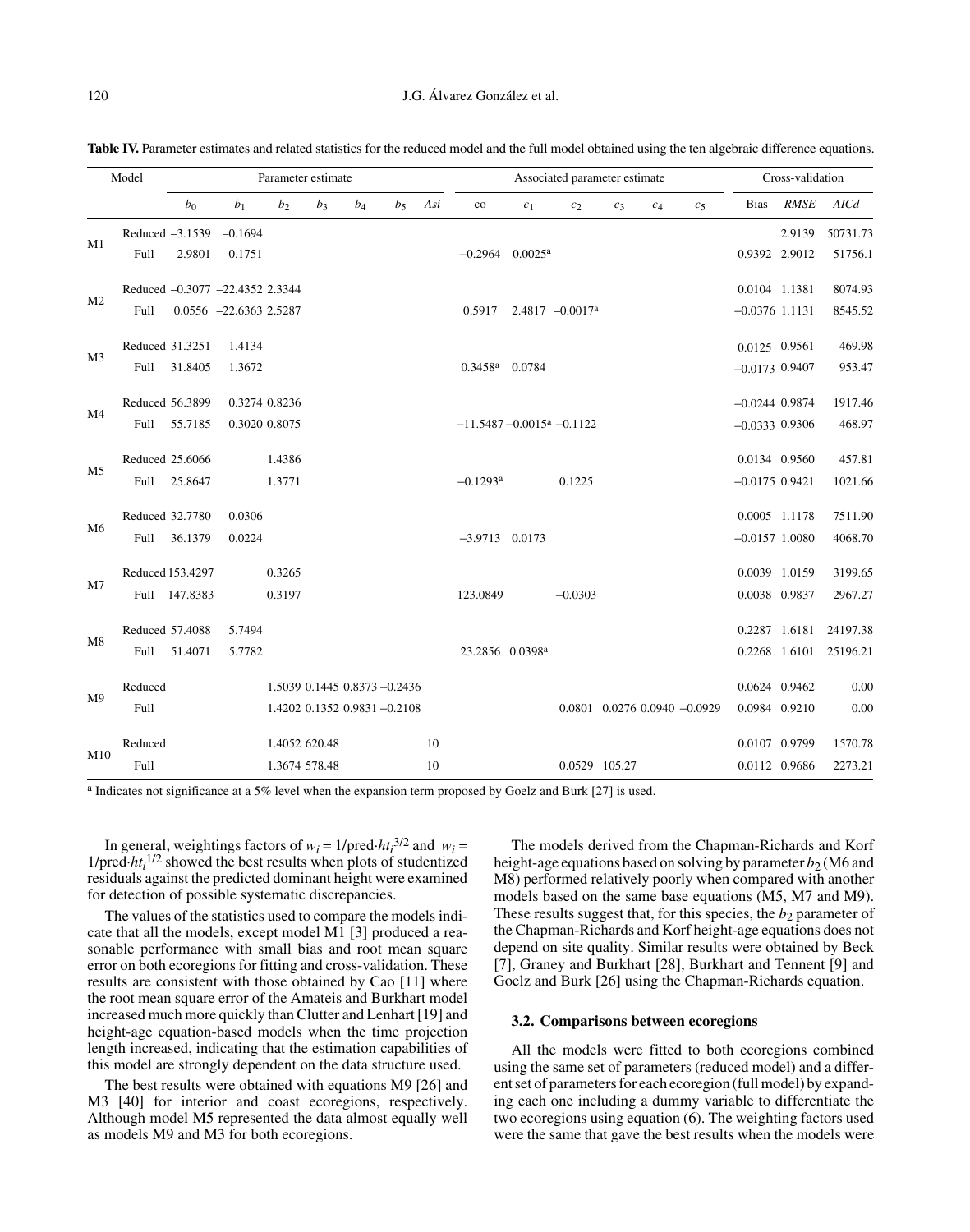

**Figure 1.** Relative error in dominant height predictions related to choice of reference age for reduced, full and different models for each ecoregion. The shadow zone is not representative due to the lack of trees at these ages (lower than 30 trees).

**Table V.** Results of the Lakkis and Jones (*L*-value) and non-linear extra sum of squares test (*F*-value) of the ecoregional differences for the ten algebraic difference models.

| Model          |          | Reduced model |            |          | Full model |            | $\boldsymbol{n}$ | $L$ -value | $F$ -value |
|----------------|----------|---------------|------------|----------|------------|------------|------------------|------------|------------|
|                | SSE      | df            | <b>MSE</b> | SSE      | df         | <b>MSE</b> |                  |            |            |
| M1             | 78865.60 | 22550         | 3.497      | 78171.92 | 22548      | 3.467      | 22554            | 199.26**   | $100.04**$ |
| M <sub>2</sub> | 16195.79 | 22549         | 0.718      | 15665.35 | 22546      | 0.695      | 22554            | $751.05**$ | 254.48**   |
| M <sub>3</sub> | 10858.40 | 22550         | 0.482      | 10511.11 | 22548      | 0.466      | 22554            | 733.14**   | $372.50**$ |
| M4             | 11606.79 | 22549         | 0.515      | 10309.53 | 22546      | 0.457      | 22554            | 2673.14**  | 945.66**   |
| M <sub>5</sub> | 10930.76 | 22550         | 0.485      | 10615.62 | 22548      | 0.471      | 22554            | 659.79**   | 334.68**   |
| M6             | 15161.29 | 22550         | 0.672      | 12327.44 | 22548      | 0.547      | 22554            | 4666.82**  | 2591.69**  |
| M <sub>7</sub> | 12437.85 | 22550         | 0.552      | 11660.27 | 22548      | 0.517      | 22554            | 1456.02**  | 751.83**   |
| M8             | 30842.47 | 22550         | 1.368      | 30536.56 | 22548      | 1.354      | 22554            | 224.82**   | 112.94**   |
| M9             | 10533.60 | 22548         | 0.467      | 9978.23  | 22544      | 0.443      | 22554            | 1221.64**  | 313.69**   |
| M10            | 11275.75 | 22550         | 0.500      | 11018.16 | 22548      | 0.489      | 22554            | $521.21**$ | $263.57**$ |

fitted to each ecoregion separately. The estimates of the parameters and the values of the statistics obtained in the cross-validations are shown in Table IV.

Again, models M9, M3 and M5 presented the highest accuracy and precision with the minimum value of the Akaike's information criterion for model M9 on both the reduced and the full approaches. A *t*-test indicated that the estimates of some associated parameters of the full models M1, M2, M3, M4, M5 and M8 were not significant at a level of 5% when the correction term proposed by Goelz and Burk [27] was used.

The values of the Lakkis-Jones test (see [36]) and non-linear extra sum of squares method [5] are presented in Table V. The results reveal that there are differences for all the site-index models between the two different ecoregions.

Three different approaches to develop the site index equations for the two ecoregions were compared. The first was to use the reduced model; the second was to use the full model; the third was to use the best model for each ecoregion based on the results of fitting each one separately (models M9 and M3 for interior and coast ecoregion, respectively). To determine which approach was better, the accuracy and precision of height and site index predictions of cross-validation were compared by age classes.

The first step was to determine the best reference age to define the site index. In accordance with Goelz and Burk [26] the reference age should be selected taking into account three considerations: (1) the reference age should be less than or equal to the younger rotation age for common silvicultural treatments; (2) the base age should be close to the rotation age and (3) the base age should be selected such that it is a reliable predictor of height at other ages.

For each tree, the height at different reference ages was calculated using the other pairs dominant height-age of the same tree. The estimated heights were compared with the observed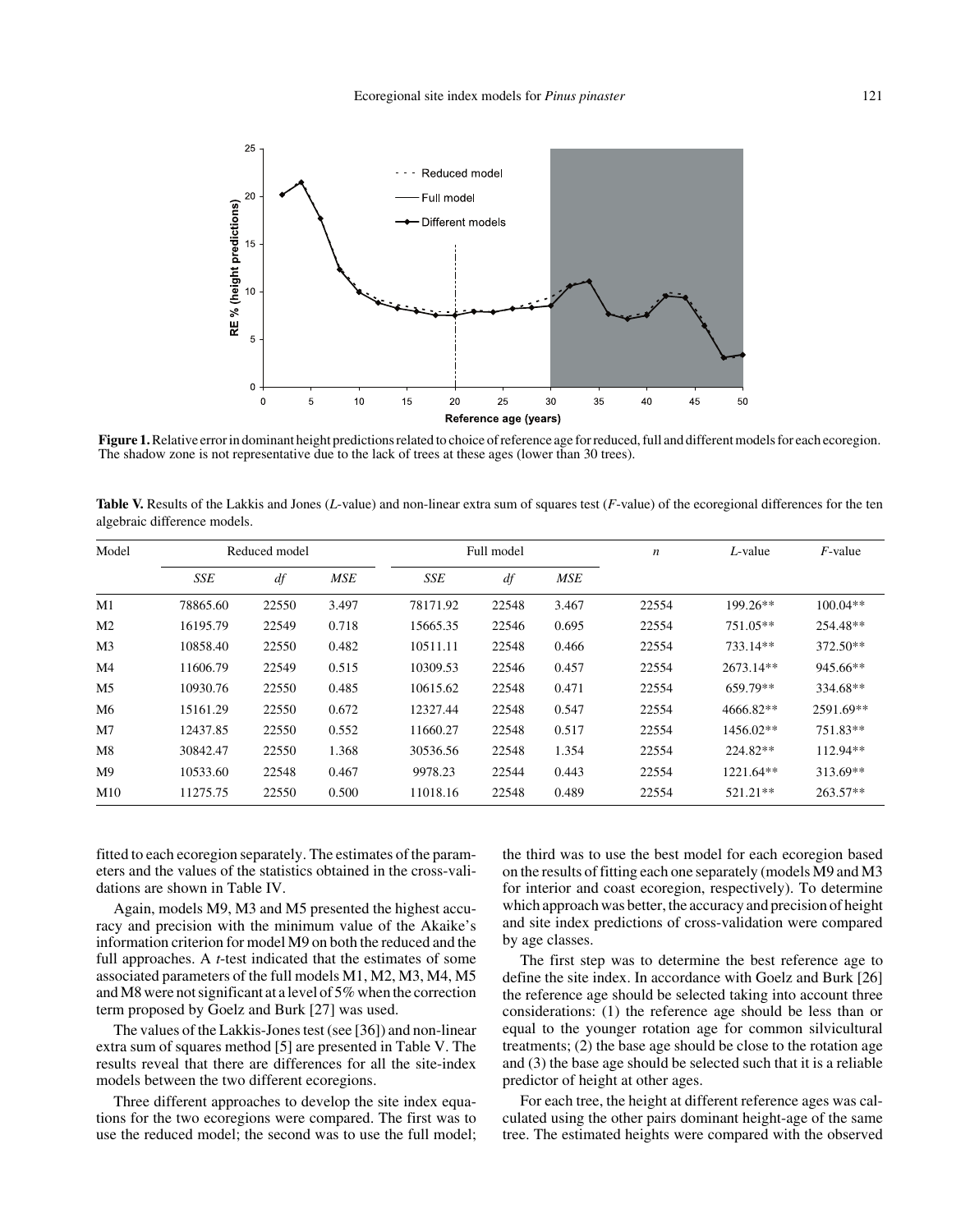

**Figure 2.** Observed against predicted dominant height obtained in cross-validation for the reduced model, the full model and a different model for each ecoregion. The solid line represents the linear equation fitted to the scatter plot of data and the dotted line is the diagonal.

heights from the stem analysis. The relative error in predictions (*RE*%) calculated using equation (9) was used to select the best reference age. In Figure 1 the results for the three different approaches to develop the site index equations explained above, are displayed. The lowest relative error for the three approaches was found at a reference age of 20 years. Over 30 years the sample is not representative (less than 30 trees). Although, according

to Goelz and Burk [26] this selection procedure should be devised such that the error of predicting stand volume is minimised, the lack of necessary information forced us to conclude that a reference age of 20 years is appropriate for *Pinus pinaster* in Galicia.

In Figure 2 the observed dominant heights are plotted against the predicted dominant heights obtained in a cross-validation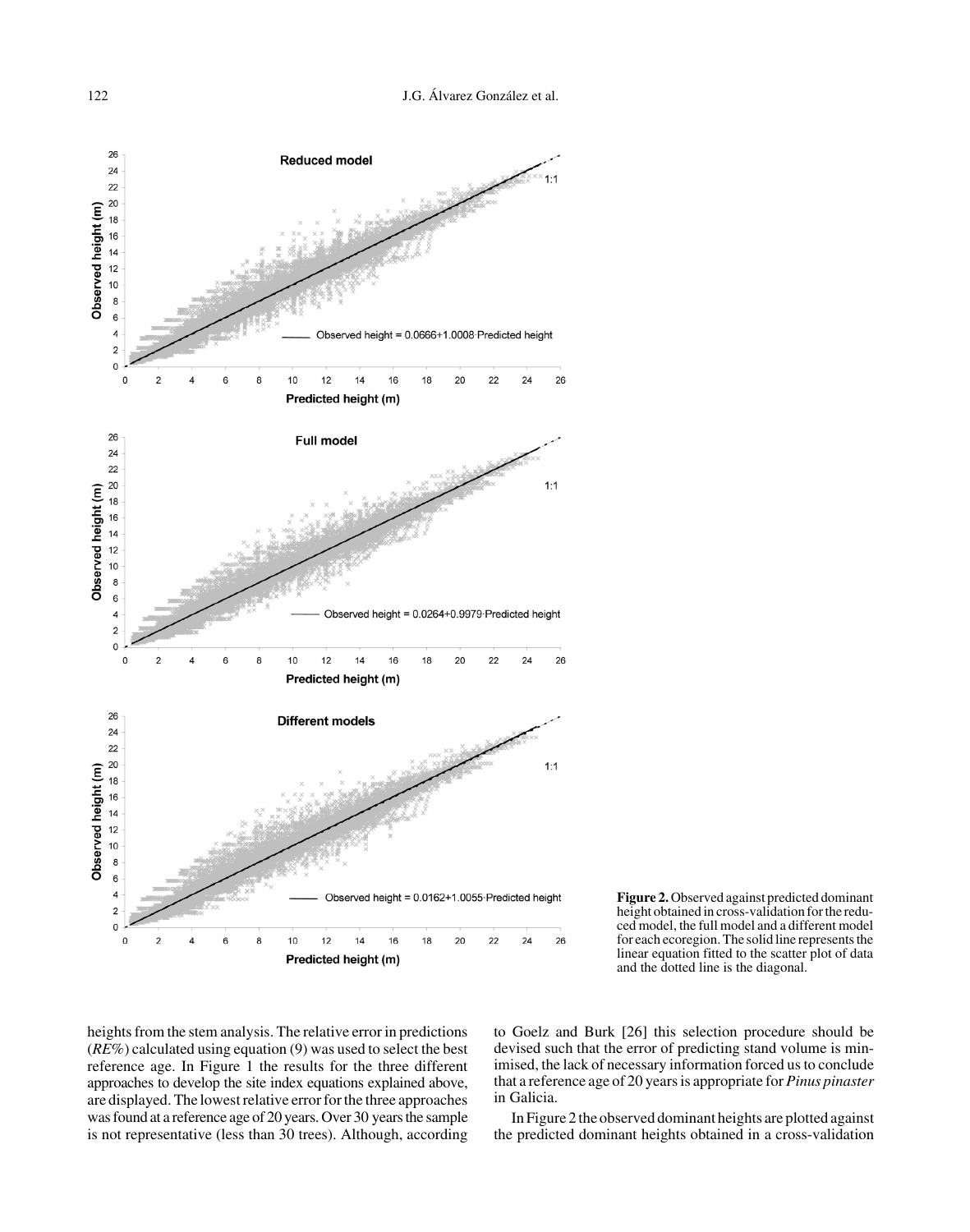

**Figure 3.** Bias and mean square error of height predictions obtained in cross-validation by age for the reduced model, the full model and for a different model for each ecoregion.

for the reduced model, the full model and a different model fitted to each ecoregion separately. A linear equation was fitted in each scatter plot to allow a comparison with the diagonal pattern [34]. The results show that all the approaches had a good overall performance.

In accordance with Huang [34], to evaluate the accuracy and precision of height and site index predictions, at a reference age of 20 years, plots of bias and mean square error obtained in the cross-validation across age of the three approaches were also compared (Figs. 3 and 4, respectively). It can be inferred that the reduced model performed worse than the other two approaches. The values of bias and root mean square error of height and site index predictions of the full model are very close to those obtained using different models for each ecoregion.

The critical errors  $(E_{\text{crit}})$  were calculated using equation (10) for height and site index predictions of each approach. The best results were obtained using different models for each ecoregion with the lowest critical error for both the overall height prediction (11.77%) and the overall site index prediction (14.79%). However, the result of the full model for both height and site

index predictions were very close to those (11.78%, 14.84%, respectively) and this model presents the advantage of using a unique equation with an asymptote value changing with the site quality (model M3 has a unique asymptote). All these results suggest that a full model with a different set of parameters for each ecoregion based on the algebraic difference equation proposed by Goelz and Burk [26] is likely to be successful as a predictor.

Since site index is a fixed stand attribute which should be stable over time, a plot of the site index predictions against total age using the full model and the stem analysis data was developed (Fig. 5). The graph reveals the consistency of site index predictions over time except at young ages where the site index is underestimated for the higher site qualities and overestimated for the remaining site qualities.

Site indices of 6, 10, 14 and 18 m at a reference age of 20 years and 9, 13, 17 and 21 m at the same reference age for the interior and coast ecoregion, respectively, where used to develop the site index curves shown in Figure 6. These curves were plotted over the stem analysis data. For both ecoregions the curves are a realistic representation of the overall growth pattern of the stem analysis data.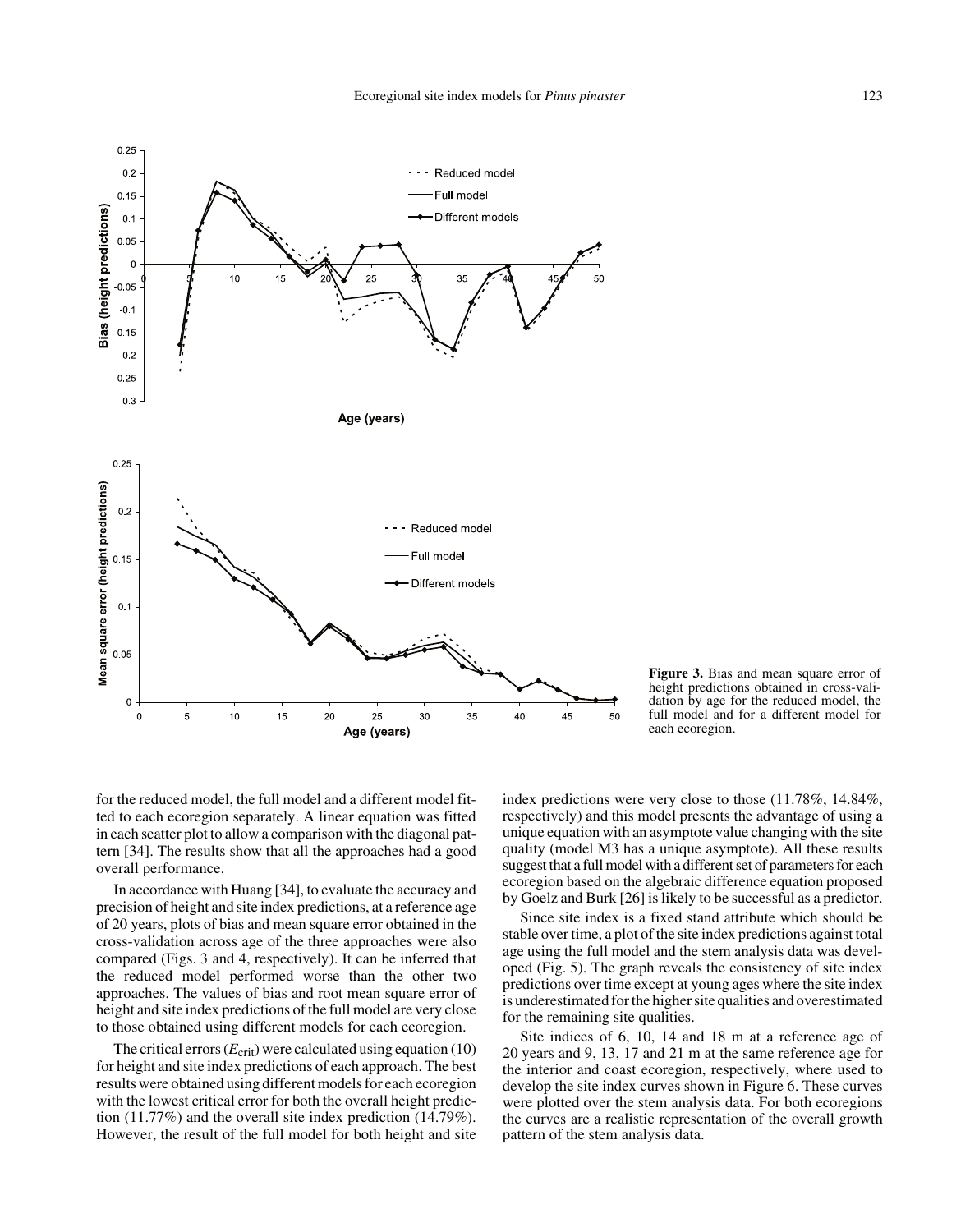

The mathematical expression of the site index model for *Pinus pinaster* in Galicia is the following:

with 
$$
z = (0.1352 + 0.0276 \cdot I) \cdot (H_1 / t_1)^{(0.9831 + 0.0940 \cdot I)}
$$
  
 $\cdot t_1^{(-0.2108 - 0.0929 \cdot I)}$  (11)

$$
H_2 = H_1 \cdot ([1 - \exp(-z \cdot t_2)]) / [1 - \exp(-z \cdot t_1)]^{(1.4202 + 0.0801 \cdot I)}
$$
 where *I* is a dummy variable which assumes a value of the interval.

where 
$$
I
$$
 is a dummy variable which assumes a value of 0 for the interior ecoregion and 1 for the coastal ecoregion.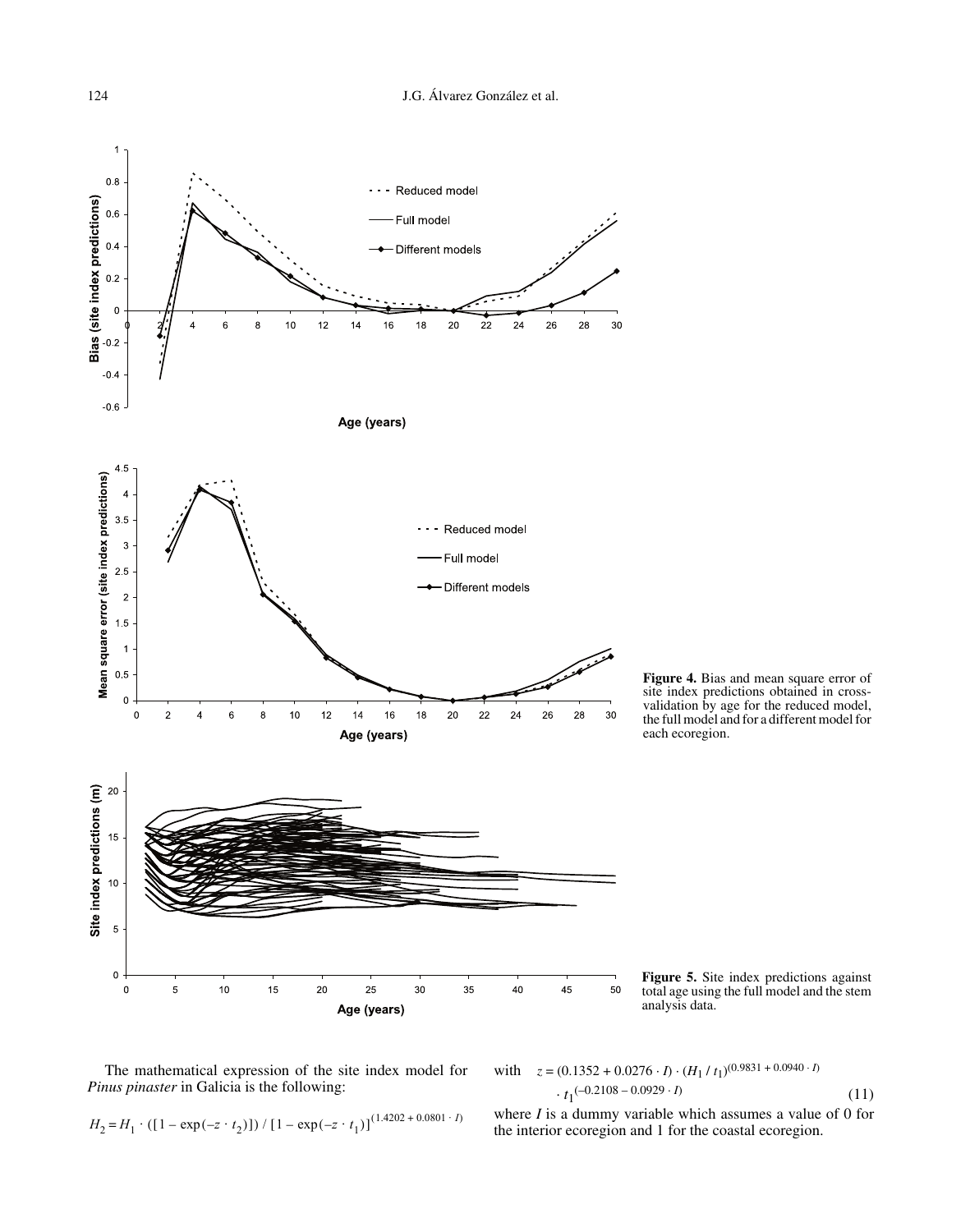

**Figure 6.** Site index curves generated by the algebraic difference equation proposed by Goelz and Burk [26] for four different site index (6, 10, 14 and 18 m at a reference age of 20 years and 9, 13, 17 and 21 m at the same reference age for interior and coast ecoregion, respectively).

The values of the parameters of the model are consistent with the empirical evidence that for the same site index, the growth rate  $\left(\frac{dH}{H} \cdot dt\right)$  and the asymptote value for the interior ecoregion are lower than those obtained for the coast ecoregion.

## **4. CONCLUSIONS**

Many of the ten algebraic difference models tested gave an accurate site index system on both ecoregions for fitting and cross-validation. The model proposed by Amateis and Burkhart [3] showed the lowest accuracy and precision probably due to the strong dependence of this model on the data structure used [11]. Models based on the Chapman-Richards and Korf heightage equations solved by  $b_1$  or  $b_0$  (M5, M7 and M9) performed better than those solved by  $b_2$ , meaning that this parameter of the Chapman-Richards and Korf height-age equations is not directly related with site quality differences in this species.

Based on the statistics which were used to compare and to validate the models, equation M9 [26] and M3 [40] showed, in general, the best results for interior and coast ecoregions, respectively.

This result was achieved using a generalized nonlinear least squares method to fit the models and a first-order autoregressive process to describe the error structure and different weighting factors. The results of the Durbin test and the analysis of the studentized residuals show that errors were independent and identically distributed with a common variance.

Ideally, the appropriate reference age should be selected such that the variance of the volume estimates for a particular stand was minimized, but in this study for practical use a reference age of 20 years was selected, based on the relative error in height predictions obtained when comparing the estimated value with the real value from the stem analysis for different reference ages.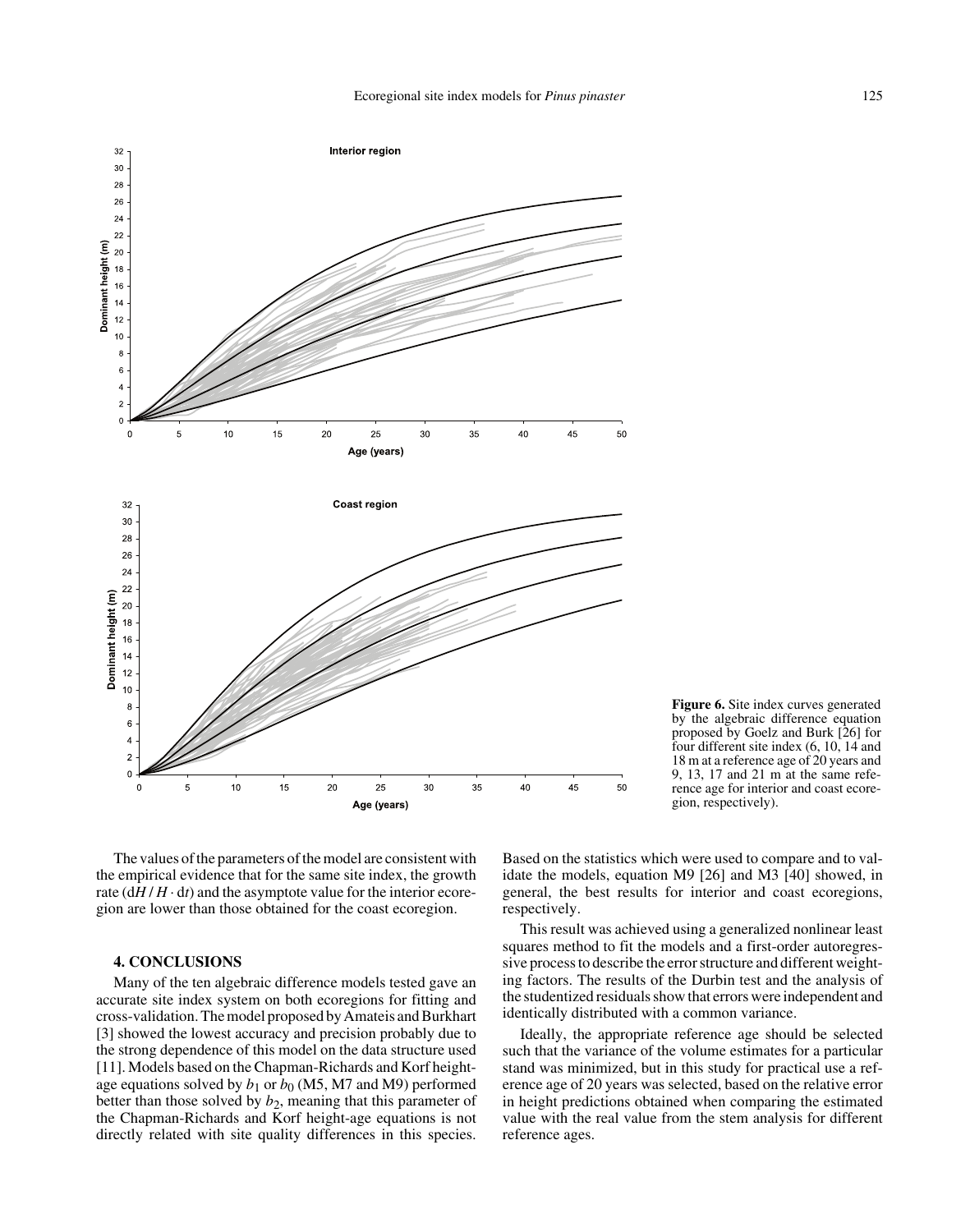The Lakkis and Jones and the nonlinear extra sum of squares tests indicated that the site index models are different between ecoregions. Therefore, ecoregion-based site index models were developed. Although the best results were obtained using different models for each ecoregion (M9 and M3 for interior and coast ecoregion, respectively), the critical error for both the overall height prediction and the overall site index prediction of a unique model with a different set of parameters for each ecoregion were very similar. In addition, the use of a unique model based on equation M9 presents the advantage that it has multiple asymptotes. Based on these results, a site index model with a different set of parameters for each ecoregion based on the algebraic difference equation proposed by Goelz and Burk [26] is recommended for site index and height-growth estimates in even-aged stands of *Pinus pinaster* in Galicia.

**Acknowledgements**: This study was financed by the Comisión Interministerial de Ciencia y Tecnología (CICYT), project No. AGL2001- 3871-C02-01 and was developed in the University of Göttingen with a grant of the Ministerio de Educación, Cultura y Deporte of Spain.

### **REFERENCES**

- [1] Alía R., Gil L., Pardos J.A., Performance of 43 *Pinus pinaster* provenances on 5 locations in Central Spain, Silvae Genet. 44 (1995) 75–81.
- [2] Alía R., Moro J., Denis J.B., Performance of *Pinus pinaster* Ait. provenances in Spain: interpretation of the genotype-environment interaction, Can. J. For. Res. 27 (1997) 1548–1559.
- [3] Amateis R.L., Burkhart H.E., Site index curves for loblolly pine plantations on cutover-site prepared lands, South. J. Appl. For. 9 (1985) 166–169.
- [4] Bailey R.L., Clutter J.L., Base-age polymorphic site curves, For. Sci. 20 (1974) 155–159.
- [5] Bates D.M., Watts D.G., Nonlinear regression analysis and its applications, John Wiley & Sons, New York, 1988.
- [6] Beaumont J.F., Ung C.H., Bernier-Cardou M., Relating site index to ecological factors in black spruce stands: test of hypotheses, For. Sci. 45 (1999) 484–491.
- [7] Beck D.E., Height-growth patterns and site index of white pine in the southern Appalachians, For. Sci. 17 (1971) 252–260.
- [8] Borders B.E., Bailey R.L., Ware K.D., Slash pine site index from a polymorphic model by joining (splining) non-polynomial segments with an algebraic difference method, For. Sci. 30 (1984) 411–423.
- [9] Burkhart H.E., Tennent R.B., Site index equations for radiata pine in New Zealand, N.Z. J. For. Sci. 7 (1977) 408–416.
- [10] Burnham K.P., Anderson D.R., Model selection and inference. A practical information-Theoretic approach, Springer-Verlag, New York, 1998.
- [11] Cao Q.V., Estimating coefficients of base-age-invariant site index equations, Can. J. For. Res. 23 (1993) 2343–2347.
- [12] Calama R., Cañadas N., Montero G., Inter-regional variability in site index models for even-aged stands of stone pine (*Pinus pinea* L.) in Spain, Ann. For. Sci. 60 (2003) 259–269.
- [13] Carmean W.H., Site index curves for upland oaks in the Central States, For. Sci. 18 (1972) 109–120.
- [14] Carmean W.H., Forest site quality evaluation in the United States, Adv. Agron. 27 (1975) 209–267.
- [15] Chapman D.G., Statistical problems in population dynamics, In: Proceedings of 4th Berkeley Symposium on Mathematical Statistics and Probability, University of California Press, Berkeley, 1961, pp. 153–168.
- [16] Chen B., Applications of optimizations methods to forest planning problems, Cuvillier Verlag, Göttingen, 2003.
- [17] Cieszewski C.J., Bella I.E., Polymorphic height and site index curves for lodgepole pine in Alberta, Can. J. For. Res. 19 (1989) 1151– 1160.
- [18] Cieszewski C.J., Bailey R.L., Generalized algebraic difference approach: theory based derivation of dynamic site equations with polymorphism and variable asymptotes, For. Sci. 46 (2000) 116–  $126.$
- [19] Clutter J.L., Lenhart J.D., Site index curves for old-field loblolly pine plantations in Georgia Piedmont, Ga. For. Res. Counc. Rep. 22, Ser. 1, 1968.
- [20] Clutter J.L., Fortson J.C., Piennar J.C., Brister L.V., Bailey R.L., Timber management: A quantitative approach, John Wiley  $\&$  Sons, New York, 1983.
- [21] Durbin J., Testing for serial correlation in least-square regression when some of the regressors are lagged dependent variables, Econometrica 50 (1970) 410-421.
- [22] Dyer M.E., Bailey R.L., A test of six methods for estimating true heights from stem analysis data, For. Sci. 33 (1987) 3-13.
- [23] Ek A.R., A formula for white spruce site index curves, Univ. Wisc. For. Res. Note, No. 161, 1971.
- [24] Elfving B., Kiviste A.K., Construction of site index equations for *Pinus sylvestris* L. using permanent plot data in Sweden, For. Ecol. Manage. 98 (1997) 125–134.
- [25] Gadow K., Bredenkamp B., Forest Management, Academica, Pretoria, 1992.
- [26] Goelz J.C.G., Burk T.E., Development of a well-behaved site index equation: jack pine in north central Ontario, Can. J. For. Res. 22  $(1992)$  776–784.
- [27] Goelz J.C.G., Burk T.E., Measurement error causes bias in site index equations, Can. J. For. Res. 26 (1996) 1585–1593.
- [28] Graney D.L., Burkhart H.E., Polymorphic site index curves for shortleaf pine in the Ouachita Mountains, US For. Serv. South. For. Exp. Stn. Res. Pap. SO-85, 1973.
- [29] Huang S., Titus S.J., An index of site productivity for uneven-aged and mixed-species stands, Can. J. For. Res. 23 (1993) 558–562.
- [30] Huang S., Ecologically-based individual tree volume estimation for major Alberta tree species, Land and Forest Service, Tech. Rep. Pub. No. T/288, Edmonton, Alberta, 1994.
- [31] Huang S., Development of a subregion-based compatible heightsite index-age model for black spruce in Alberta. Alberta Land and Forest Service, For. Manage. Res. Note No. 5, Pub No. T/352, Edmonton, Alberta, 1997.
- [32] Huang S., Development of compatible height and site index models for young and mature stands within an ecosystem-based management framework, in: Amaro A., Tomé M. (Eds.), Empirical and process-based models for forest tree and stand growth simulation, Lisboa, 1999, pp. 61–98.
- [33] Huang S., Price D., Titus S.J., Development of ecoregion-based height-diameter models for white spruce in boreal forests, For. Ecol. Manage. 129 (2000) 125–141.
- [34] Huang S., Validating and localizing growth and yield models: procedures, problems and prospects, in: Amaro A. (Ed.), Reality, models and parameter estimation – the forestry scenario, Sesimbra, 2002.